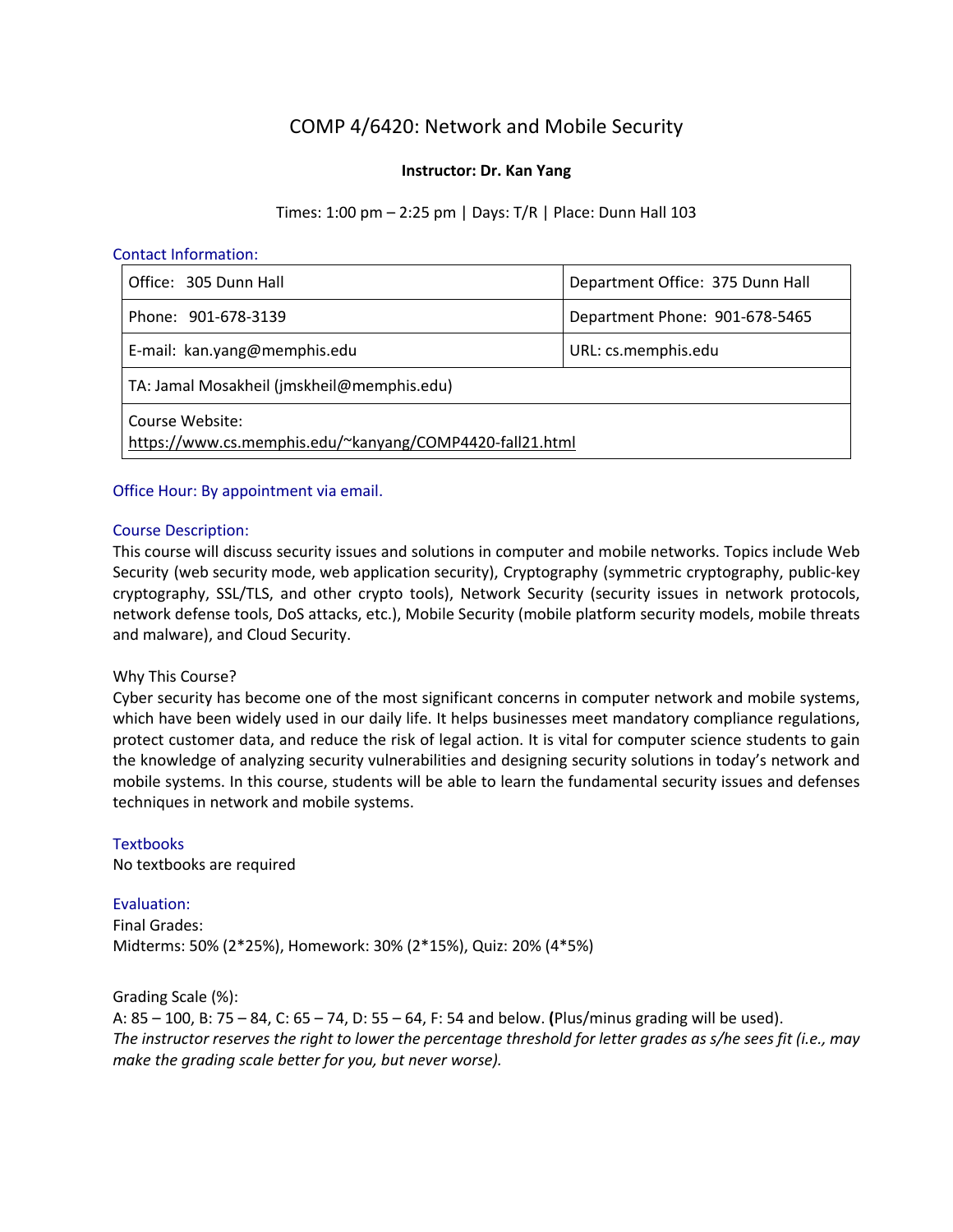#### Course Policies:

**Late Policy:** Without prior request, no late work will be accepted. All late submission maybe accepted at a penalty of 15% per day for no more than three days.

**Testing Policy**: All the midterm exams given are closed book/note/laptop/neighbor. Butstudents are allowed to bring one cheat sheet (one piece of letter-size paper) for quick reference. Midterm exams are not cumulative. There will NOT be any makeup exams unless there is a documented emergency.

**Homework Assignment and Project Report Policy**: It is recommended that students use a word processing software (e.g., Word or LaTeX) to type their homework solutions or project report, then submit wellformatted PDF files.

#### Plagiarism/Cheating Policy: These are mandatory statements

*Plagiarism or cheating* behavior in any form is unethical and detrimental to proper education and *will not be tolerated*. All work submitted by a student (projects, programming assignments, lab assignments, quizzes, tests, etc.) is expected to be a student's own work. The plagiarism is incurred when any part of anybody else's work is passed as your own (no proper credit is listed to the sources in your own work) so the reader is led to believe it is therefore your own effort. Students are allowed and encouraged to discuss with each other and look up resources in the literature (including the internet) on their assignments, but *appropriate references must be included for the materials consulted,* and appropriate citations made when the material is taken verbatim.

If plagiarism or cheating occurs, the student will receive a failing grade on the assignment and (at the instructor's discretion) a failing grade in the course. The course instructor may also decide to forward the incident to the University Judicial Affairs Office for further disciplinary action. For further information on U of M code of student conduct and academic discipline procedures, please refer to:

http://libguides.memphis.edu/academicintegrity

http://www.memphis.edu/studentconduct/pdfs/csrr.pdf

#### Disability Notice:

Any student who anticipates physical or academic barriers based on the impact of a disability is encouraged *to speak with me privately. Students with disabilities should also contact Disability Resources for Students (DRS) at 110 Wilder Tower (901-678-2880). DRS coordinates access and accommodations for students with disabilities (http://www.memphis.edu/drs/).*

| Lecture | Topic                                     |
|---------|-------------------------------------------|
| 1       | Course Overview and Introduction          |
| 2       | Security Introduction                     |
| 3       | Web Security Overview                     |
| 4       | Web Security - SQL Injection              |
| 5       | Web Security - Cross-Site Scripting       |
| 6       | Web Security - Cross-Site Request Forgery |
| 7       | Web Security - Session Management         |
| 8       | Cryptography - Symmetric Cryptography I   |
| 9       | Cryptography - Symmetric Cryptography II  |

#### Class Schedule: